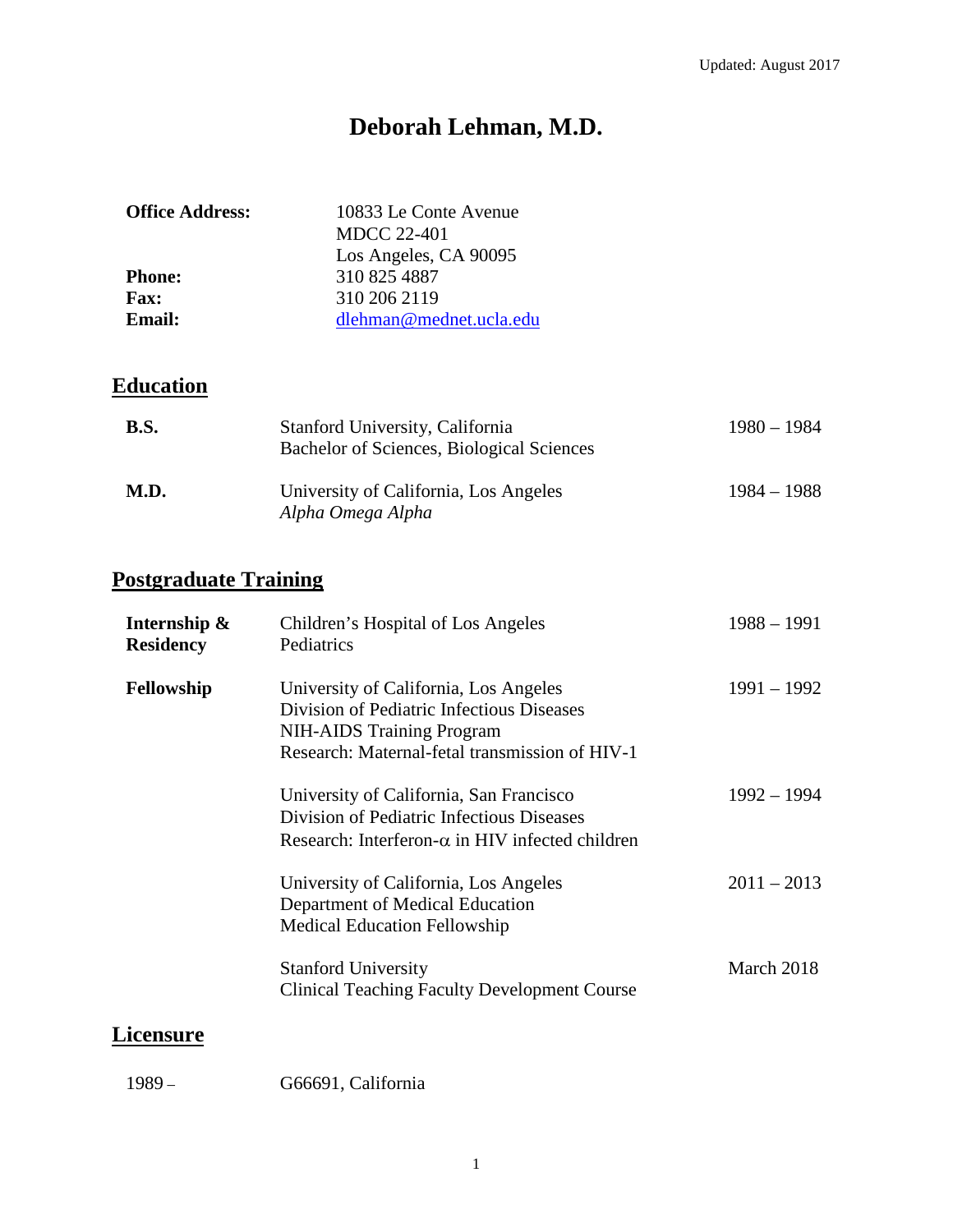# **Board Certification:**

| 1989 |                | Diplomate, National Board of Medical Examiners                      |
|------|----------------|---------------------------------------------------------------------|
|      | 1992 (Current) | American Board of Pediatrics, Board Certified, General Pediatrics   |
|      | 1994 (Current) | American Board of Pediatrics, Board Certified, Pediatric Infectious |
|      |                | <b>Diseases</b>                                                     |

# **Professional Experience and Appointments:**

| $1991 - 1994$ | Pediatrician, Urgent Care Pediatric Clinic,<br>Palo Alto Medical Clinic, Palo Alto, California                                     |
|---------------|------------------------------------------------------------------------------------------------------------------------------------|
| $1992 - 1993$ | Attending Physician, Pediatric Clinic<br>San Francisco General Hospital, San Francisco, California                                 |
| $1994 - 1995$ | Career Physician, Department of Pediatrics/Infectious Diseases<br>The Permanente Medical Group<br>Vaccine study research physician |
| $1995 - 1998$ | <b>Assistant Clinical Professor, Department of Pediatrics</b><br>University of California, Irvine                                  |
| $1995 - 1998$ | Assistant Director, Pediatric and Family HIV Center<br>Miller Children's Hospital, Long Beach, CA                                  |
| $1996 - 1997$ | <b>Pediatric and Infectious Diseases Consultant</b><br>Orthopedic Hospital, Los Angeles, California                                |
| 1996 - 1998   | Coordinator, Medical Student Education<br>Miller Children's Hospital, Long Beach, CA                                               |
| 1998 - 2005   | <b>Assistant Professor, Department of Pediatrics</b><br>David Geffen School of Medicine at UCLA                                    |
| 1998 - 2013   | Associate Director, Pediatric Infectious Diseases<br>Cedars-Sinai Medical Center, Los Angeles, CA                                  |
| $2013 - 2015$ | Clinical Director, Pediatric Infectious Diseases<br>Cedars-Sinai Medical Center, Los Angeles, CA                                   |
| $2005 - 2011$ | Associate Clinical Professor, Department of Pediatrics<br>David Geffen School of Medicine at UCLA                                  |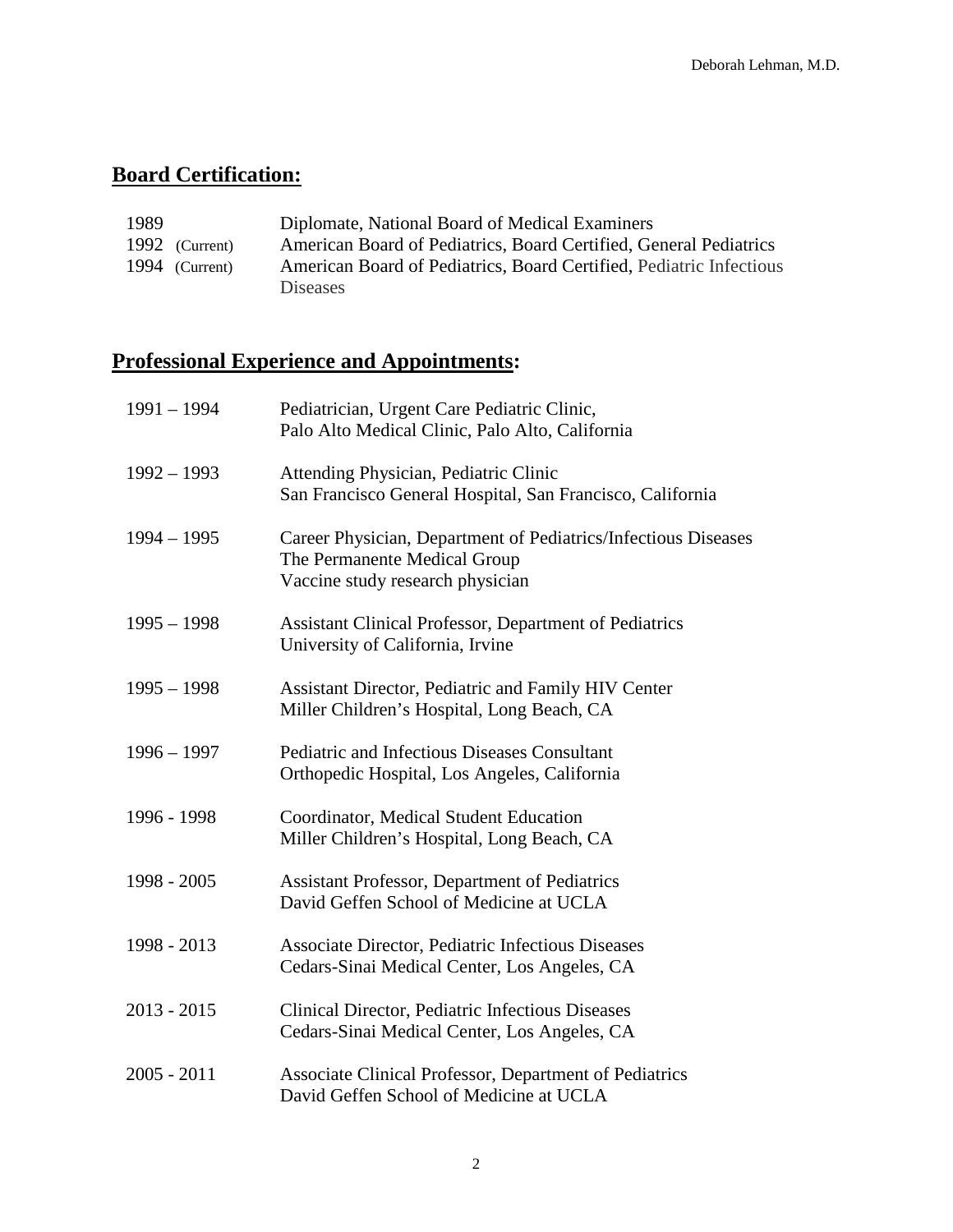| $2005 - 2015$ | Associate Professor, Department of Pediatrics<br>Cedars-Sinai Medical Center Professorial Series, Los Angeles, CA                                                                       |
|---------------|-----------------------------------------------------------------------------------------------------------------------------------------------------------------------------------------|
| $2011 -$      | Professor of Clinical Pediatrics, Department of Pediatrics<br>David Geffen School of Medicine at UCLA                                                                                   |
| $2011 - 2015$ | Pediatric Clerkship Site Director<br>David Geffen School of Medicine at UCLA<br>Cedars-Sinai Medical Center                                                                             |
| $2014 -$      | Pediatric Clerkship Chair<br>David Geffen School of Medicine at UCLA                                                                                                                    |
| $2015 -$      | Assistant Dean for Student Affairs and Society Head<br>David Geffen School of Medicine at UCLA<br>Provide academic and personal support to a Society of 45 medical<br>students per year |
| $2015 -$      | Pediatric Fellowship Oversight<br>Mattel Children's Hospital UCLA<br>Provide oversight for 14 pediatric subspecialty fellowships                                                        |
| 2014-         | <b>UCLA Pediatric Board Review</b><br><b>Course Organizer and Moderator</b><br>Mattel Children's Hospital UCLA                                                                          |
| 2016-         | <b>Associate Vice Chair for Education</b><br>Department of Pediatrics<br>David Geffen School of Medicine at UCLA                                                                        |
| 2017-         | Course Chair, Pediatric Infectious Diseases Elective<br>David Geffen School of Medicine at UCLA                                                                                         |
| $2017 -$      | <b>Faculty Oversight</b><br>Medical Student 4 <sup>th</sup> year electives<br>Department of Pediatrics, DGSOM at UCLA                                                                   |
| $2011 -$      | Expert Reviewer: California Medical Board                                                                                                                                               |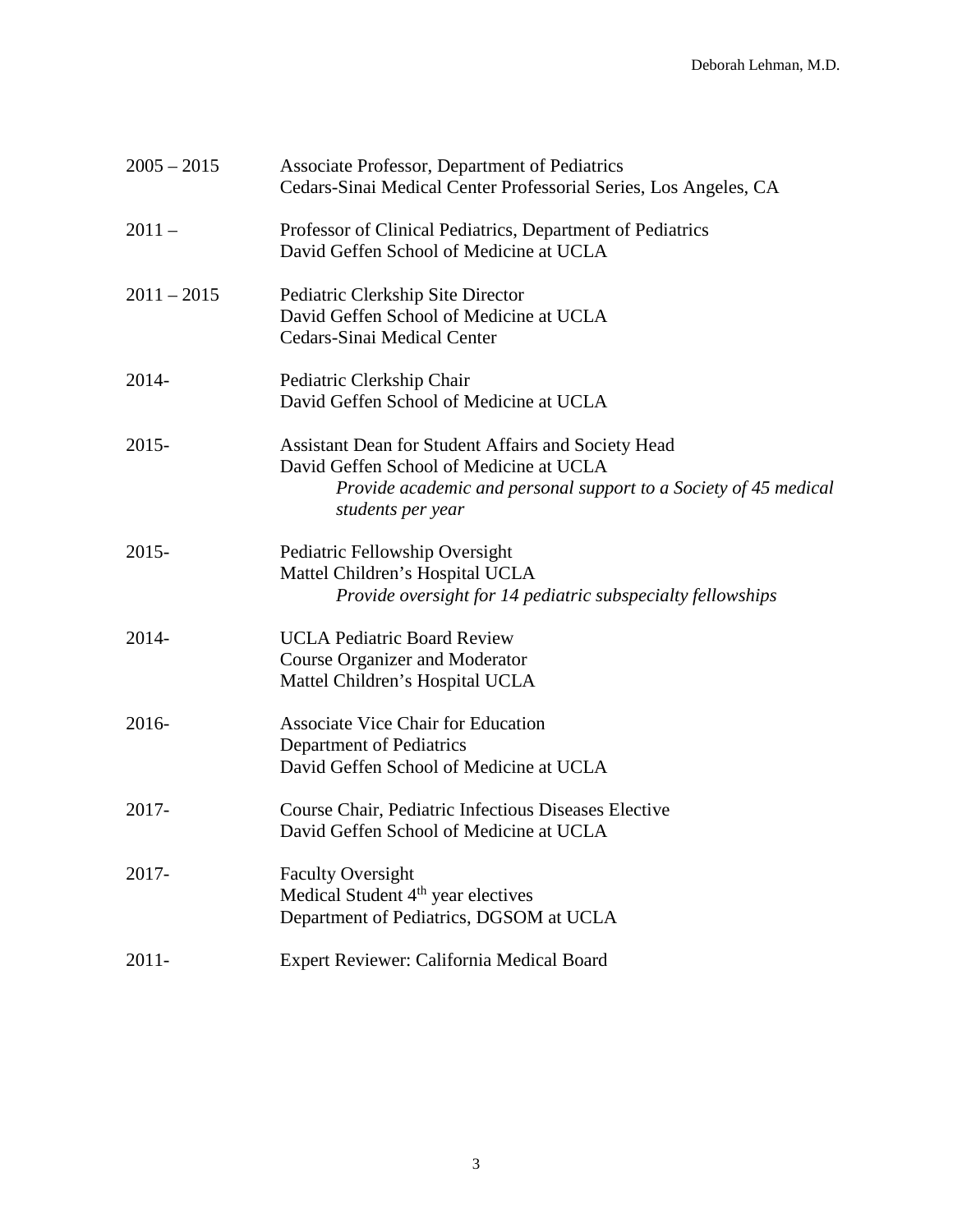# **Professional Activities:**

## **Committee Service:**

| 1998-2012     | Member, Pediatric Pharmaceutical and Therapeutics Committee            |
|---------------|------------------------------------------------------------------------|
| 1999 - 2003   | Member, Quality Improvement Committee (Quality Action Team):           |
|               | developed guidelines for improved sub-specialist communications with   |
|               | primary care pediatricians.                                            |
| 1999-2000     | Member, Interactive CME Committee                                      |
| 1999-2001     | Participant, Leadership Development Group                              |
| 1999-2001     | Participant, Business Plan Development Committee                       |
| 1999-2015     | Member, Antibiotic Utilization Review Committee                        |
| 2000-2003     | Chair, Nominations Committee, American Academy of Pediatrics           |
| 2001-2011     | Chair, Pediatric Grand Rounds Committee                                |
| 2001-2011     | Chair, Pediatric CME Committee                                         |
| $2004 -$      | Member, Pediatric Intern Selection Committee, Tri-Campus UCLA          |
| 2004-2015     | Program Chair, RSV Taskforce                                           |
| 2007-2015     | Member, Hospital Acquired Infections Committee (HAI)                   |
| 2007-2010     | Chair, Hospital Acquired Infections Subcommittee on Equipment and      |
|               | <b>Environmental Factors. CSMC</b>                                     |
| $2009 - 2015$ | Co-Chair, Hospital Infection Control Committee                         |
| $2010 - 2011$ | Chair, Hospital Acquired Infections Subcommittee on Ambulatory         |
|               | <b>Infectious Diseases</b>                                             |
| $2010 - 2015$ | Clinical Mentor, Clinical Scholars Program                             |
| $2011 - 2012$ | Chair, MD Hand Hygiene Task Force                                      |
| $2012 -$      | Course Director and Planning Member, PREP the Course, AAP              |
| $2012 - 2015$ | Member, Hospital Bioethics Committee, Cedars- Sinai Medical Center     |
| 2012-2014     | Chair, Hospital acquired C. difficile committee, Cedars- Sinai Medical |
|               | Center                                                                 |
| 2013-         | Review and Appraisals Committee, Department of Pediatrics, DGSOM       |
| 2014-         | Medical Student Mentor, David Geffen School of Medicine at UCLA        |
| 2014-         | Faculty advisor, Pediatric Interest Group, David Geffen School of      |
|               | Medicine at UCLA                                                       |
| $2015 -$      | Co-Chair, Grading Task Force, David Geffen School of Medicine at       |
|               | <b>UCLA</b>                                                            |
|               | Oversaw transition to four tier grading system for years 3-4           |
|               | Developed novel evaluation tool for use in MS3 and MS4 years           |
|               | Coordinated faculty development for use of new evaluation tool         |
| 2015-2016     | Member, Committee on Center for Teaching and Learning, David Geffen    |
|               | School of Medicine at UCLA                                             |
| 2015-         | Pediatric CME committee, David Geffen School of Medicine at UCLA       |
| 2016-         | Pediatric Infectious Diseases Society Vaccine Advocacy Committee,      |
|               | Member                                                                 |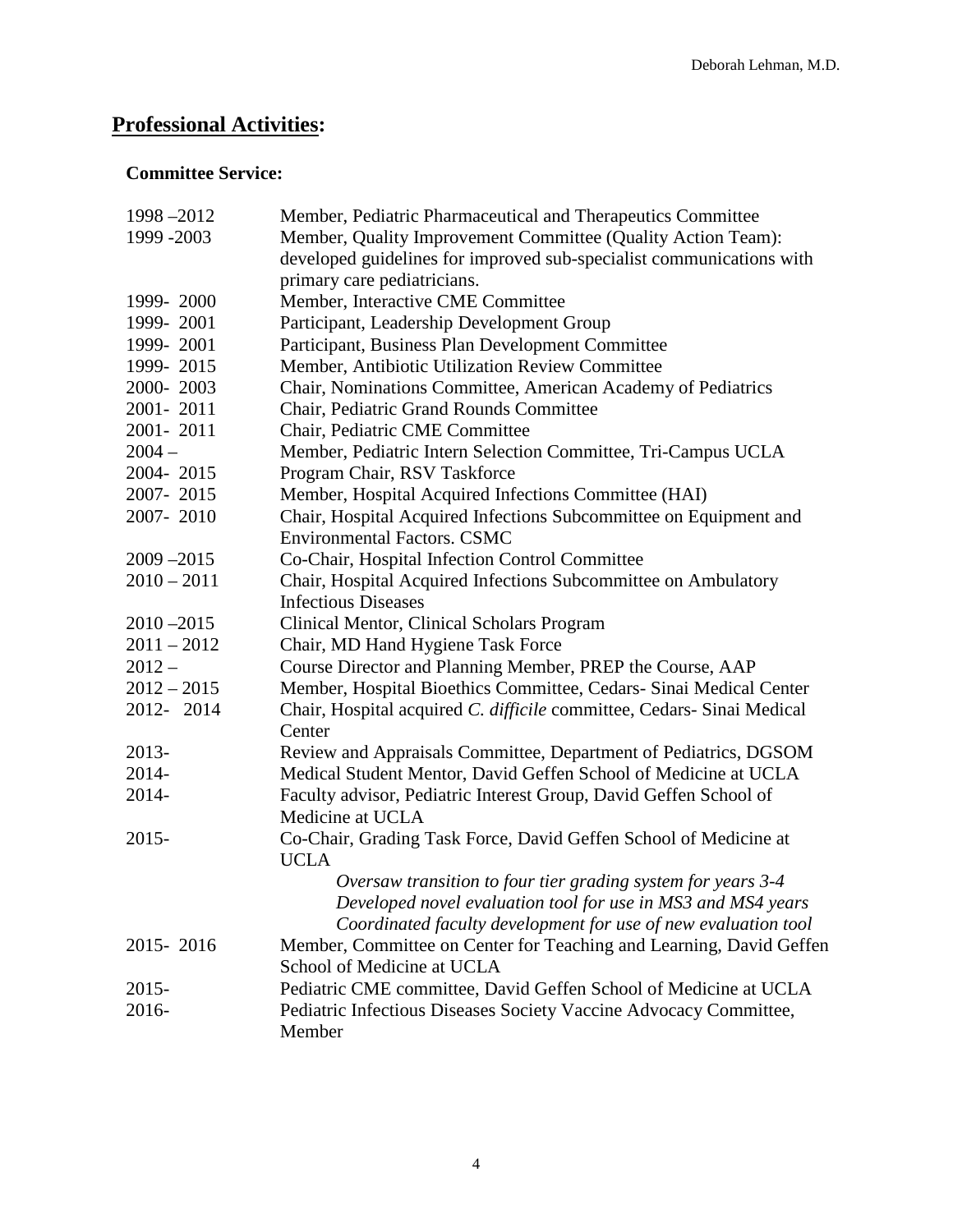## **Community Service:**

| 1996-2001     | Medical consultant to First Presbyterian Preschool, Santa Monica, CA                                                                                       |
|---------------|------------------------------------------------------------------------------------------------------------------------------------------------------------|
| 2005-2013     | Creator, Respiratory Viral Website: http: labugs.blogspot.com/<br>A website that tracks respiratory viral infections throughout the year                   |
| 1998-         | Member, Southern California RSV Task Force                                                                                                                 |
| $1998 -$      | Mentor, Eve & Gene Black Summer Medical Career Program at Cedars-<br>Sinai Medical Center, Los Angeles Pediatric Society                                   |
| $2006 - 2012$ | Annual career day site coordinator and mentor, The Archer School for<br>Girls Host to 4-6 high school students per year interested in the medical<br>field |
| June $2010$   | Facilitator, community discussion on Pediatric HIV in the school setting<br>Circle of Children Preschool, Santa Monica, CA                                 |
| $2012 -$      | Member, Board of Trustees, The Archer School for Girls, Los Angeles,<br>CA                                                                                 |

### **Professional Associations:**

American Academy of Pediatrics, Fellow Pediatric Infectious Disease Society, Member Infectious Diseases Society of American, Member Society for Healthcare Epidemiology of American, Member

### **Editorial Services:**

| Journal Reviewer                             |
|----------------------------------------------|
| New England Journal of Medicine              |
| Pediatrics                                   |
| <b>Pediatric Infectious Diseases Journal</b> |

| $2013-$   | <b>Associate Editor</b><br>NEJM Journal Watch Pediatrics and Adolescent Medicine<br>Review and summarize pediatric infectious diseases article at first<br>release for online and print issues of NEJM Journal Watch |
|-----------|----------------------------------------------------------------------------------------------------------------------------------------------------------------------------------------------------------------------|
| 2014-2015 | Section Editor<br>New England Journal Knowledge + $(http://knowledgeplus.nejm.org/)$                                                                                                                                 |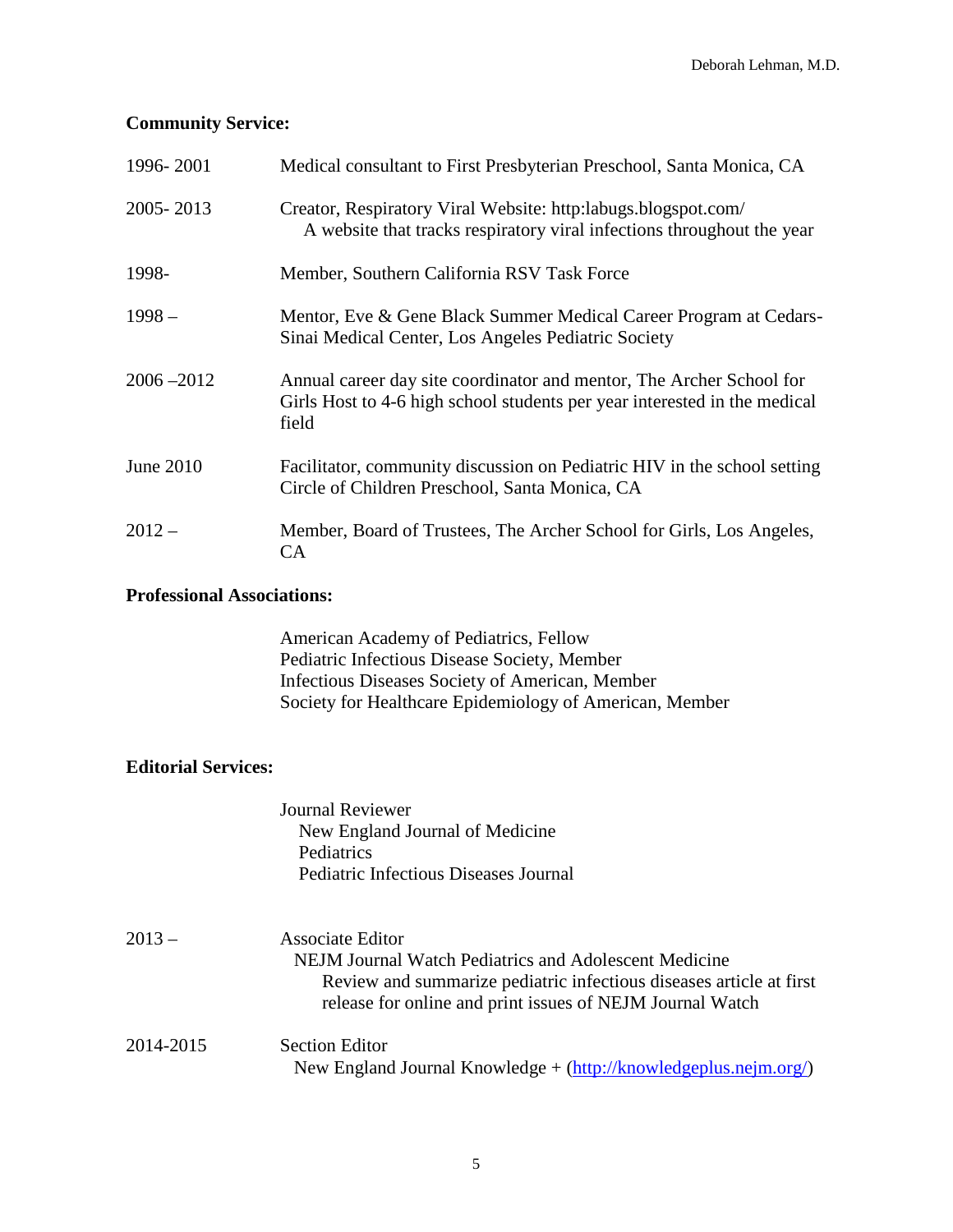| 2016-2017       | Deputy Editor                                                  |
|-----------------|----------------------------------------------------------------|
|                 | NEJM Knowledge+ Family Medicine Board Review                   |
|                 | Reviewed 50 questions in pediatrics for a                      |
|                 | comprehensive lifelong learning product from NEJM Group.       |
|                 | (http://knowledgeplus.nejm.org/).                              |
|                 |                                                                |
| $2016$ -present | Senior Deputy Editor                                           |
|                 | NEJM Knowledge + Pediatrics                                    |
|                 |                                                                |
| 2016            | Reviewer, National Board of Medical Examiners, Pediatrics 2017 |

## **Honors and Awards:**

| 1983 | Karin Kupcinet Summer Science Scholar                                            |
|------|----------------------------------------------------------------------------------|
| 1985 | Viola Hyde Academic Scholar                                                      |
| 1988 | American Medical Women's Association Scholarship Achievement<br>Citation         |
|      |                                                                                  |
| 1988 | Lemmon Scholar, Department of Obstetrics and Gynecology                          |
| 1988 | Alpha Omega Alpha                                                                |
| 1989 | Frances Nunnally Winzer Award for Outstanding Intern, CHLA                       |
| 2000 | Golden Apple Award for Excellence in Teaching, Cedars-Sinai Medical<br>Center    |
| 2001 | Golden Apple Award for Excellence in Teaching, Cedars-Sinai Medical<br>Center    |
| 2013 | Excellence in Education Award, David Geffen School of Medicine at<br><b>UCLA</b> |
| 2017 | Ben Kagan Pediatric Society Award, Cedars-Sinai Medical Center                   |

## **Lectures and Presentations:**

- St. John's Medical Center, LA. July 1997. "Immunization Update". Pediatric Community Lecture Series
- Miller Children's Hospital, LA. February 1997. "Polio, time for a change". Pediatric Grand Rounds.
- Santa-Monica UCLA Medical Center, LA. January 1998. "Congenital Infections". Family Practice/Pediatric Grand Rounds.
- Cedars-Sinai Medical Center Perinatal CME Course. Marina Del Rey, LA. June 1999. "Congenital Infections: Diagnosis, prevention and treatment".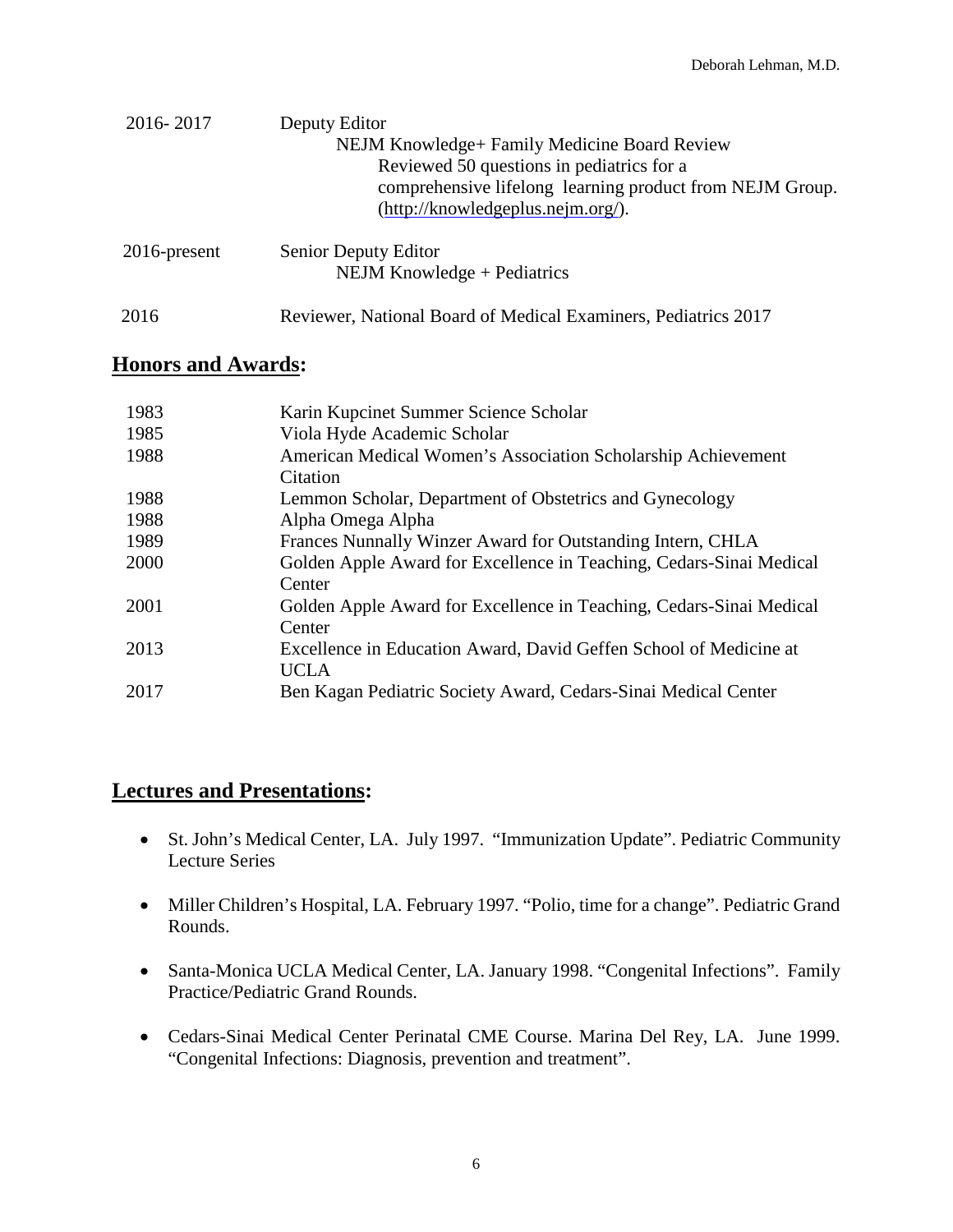- Cedars-Sinai Medical Center, LA. August 1999. "Congenital Infections". Pediatric Grand Rounds.
- Tarzana Memorial Hospital, LA. December 1999. "Immunization Update". Medical Staff Grand Rounds.
- Santa Monica UCLA Medical Center, LA. March 2001. "Immunization Update". Medical Staff Grand Rounds.
- Cedars-Sinai Medical Center, LA. October 2001. "Influenza Update". Pediatric Grand Rounds.
- Santa-Monica UCLA Medical Center. March 20 02. "Immunization Update". Grand Rounds
- St. John's Medical Center, LA. October 2002. "Pertussis 2002: Update". Pediatric Grand Rounds.
- Cedars-Sinai Medical Center. October 2002. "Brain Abscess in a Neonate". Pediatric Clinical Case Conference.
- Cedars-Sinai Medical Center. November 2002. "Infectious Complications in Cystic Fibrosis". Pediatric Clinical Case Conference.
- "Is There Life After Residency? Conference. Marina Del Rey. January 2003. Invited speaker: "Balancing Personal and Professional Life".
- Cedars-Sinai Medical Center. March 2003. "Sinusitis" Pediatric Clinical Case Conference.
- Cedars-Sinai Medical Center. April 2003. "Parvovirus B19". Pediatric Clinical Case Conference.
- Cedars-Sinai Medical Center. May 2003. "Endocarditis". Pediatric Clinical Case Conference.
- Cedars Sinai Medical Center. October 2003. "Bone and Joint Infections". Orthopedic Conference
- Cedars-Sinai Medical Center. January 2004. "Infant Botulism". Pediatric Clinical Case Conference.
- Cedars-Sinai Medical Center. February 2004. "Neonatal HSV". Pediatric Clinical Case Conference.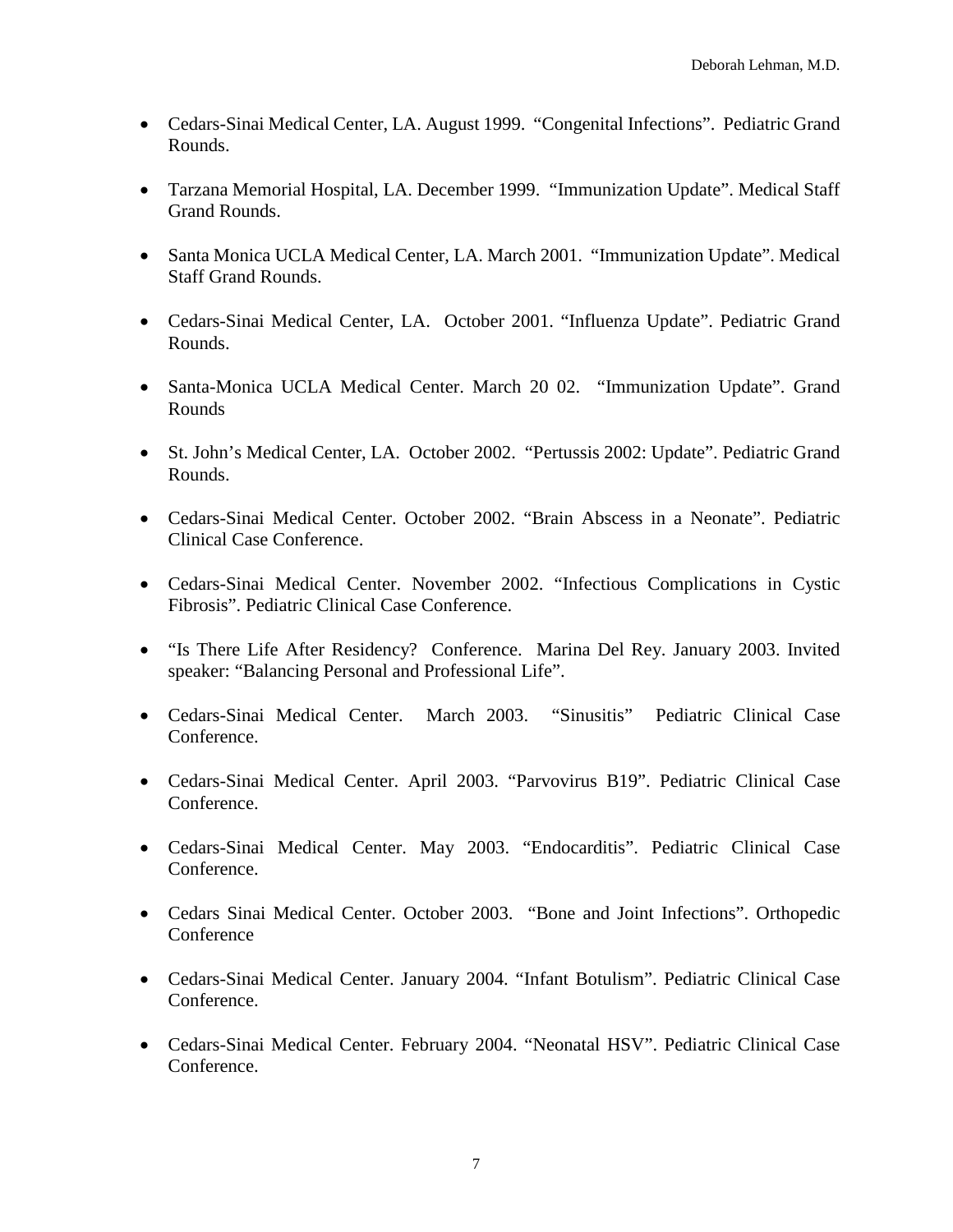- Cedars-Sinai Medical Center. "What's New in Flu? Influenza Update 2004-5. Pediatric Grand Rounds. September 2004.
- Cedars-Sinai Medical Center. "Pediatric HIV Update". Pediatric Clinical Conference. October 2004.
- Cedars-Sinai Medical Center. "Immunodeficiency on Ataxia-Telangetasia". Pediatric Clinical Conference. November 2004.
- Invited speaker: 6<sup>th</sup> Annual Clinical AIDS Conference: The Evolving Face of HIV/AIDS-A Multidisciplinary Approach. March 2005.
- Invited speaker:  $15<sup>th</sup>$  Annual SHEA meeting: Meet the Expert Session: HIV Rapid Diagnostics. Los Angeles, CA April 2005.
- Cedars Sinai Medical Center, Pediatric Grand Rounds, January 2006: *"S. aureus*: What's New with an Old Bug?"
- Cedars Sinai Medical Center. October 2006. Orthopedics for Children and Adolescents. "Musculoskeletal Infections in Children".
- Los Angeles Korean Pediatric Society. "Pertussis update". April 2006
- Children's Hospital of Los Angeles, Pediatric Updates for the Community Physician. "*S. aureus*: Old Dog, New Tricks" June 2006
- White Memorial Hospital, Los Angeles. Pediatric Grand Rounds. "Influenza Update 2006". September 2006
- Good Samaritan Hospital, Los Angeles. Medical Grand Rounds. "Influenza Update: What's New With Flu?" October 2006
- Health Partners, Los Angeles. Grand Rounds. "Influenza Update 2006". October 2006
- Huntington Pediatric Medical Group, Pasadena. "Pertussis Update." August 2007
- Cedars Sinai Medical Center Orthopedic Update for Pediatricians, "Bone and Joint Infections" November 2007
- Community Pediatricians, Pasadena. " Pertussis Disease and Prevention" July 2008
- Cedars-Sinai Medical Center, Maternal Fetal Medicine Conference. "Primary CMV Infection During Pregnancy" August 2008.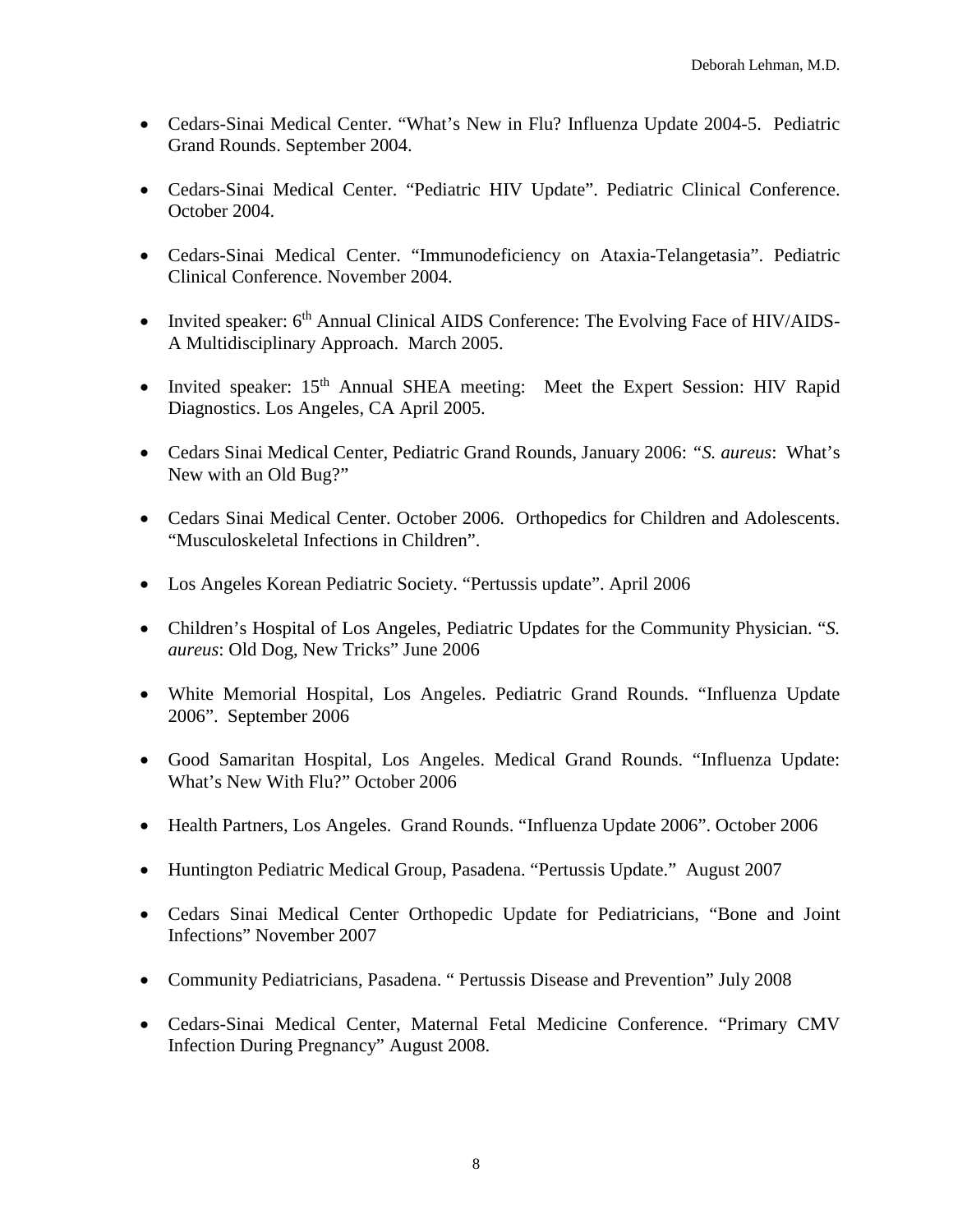- Invited speaker:  $9<sup>th</sup>$  Annual Clinical AIDS Conference: New therapies, new patient populations and new global challenges. "Keeping the Secret" September 2008.
- Cedars-Sinai Health Associates, Los Angeles, "Vaccines: Are we victims of our own success?" November 2008
- Cedars-Sinai Medical Center, Clinical Case Conference: "Preventing Perinatal HIV Infection" November 2008
- Cedars-Sinai Medical Center, Maternal Fetal Medicine Conference: "Newly Diagnosed HIV infection in Labor and Delivery" November 2008.
- Cedars-Sinai Medical Center, RN-MD Collaborative Lecture: "Seasonal Respiratory Viruses", November 2008.
- Cedars-Sinai Medical Center, Pediatric Grand Rounds: "What's New with Flu?" January 2009
- Community Pediatricians, Torrance, CA: Influenza vaccine update: 2009, March, 2009.
- 10<sup>th</sup> Annual Clinical AIDS Conference, Maternal-fetal HIV transmission, September 2009.
- Cedars-Sinai Medical Center: Head to Toe; Orthopaedic Aspects of the Growing Child, "Bone and Joint Infections" November 2009.
- Cedars-Sinai Medical Center, Pediatric Grand Rounds: "H1N1 Update", November 2009
- "Guillain-Barre Syndrome: Infectious Etiologies" CSMC Case Conference January 2010.
- AAP PREP The Course: Anaheim and Pittsburgh, Infectious Diseases Speaker June 2010 and September 2010. "Infectious Diseases"
- Cedars-Sinai Medical Center, Pediatric Grand Rounds: "Pertussis, A Family Affair" August 2010
- Kaiser Panorama City, Family Practice Grand Rounds: "Pertussis Update". September 2010
- Cedars-Sinai Medical Center, Pediatric Grand Rounds, "Measles". February 2011.
- Cedars-Sinai Medical Center, Resident Emergency Pediatrics Series, "Killer Rashes", June 2011.
- Communicating with Parents about the Importance of Vaccines, Torrance, CA, July 2011.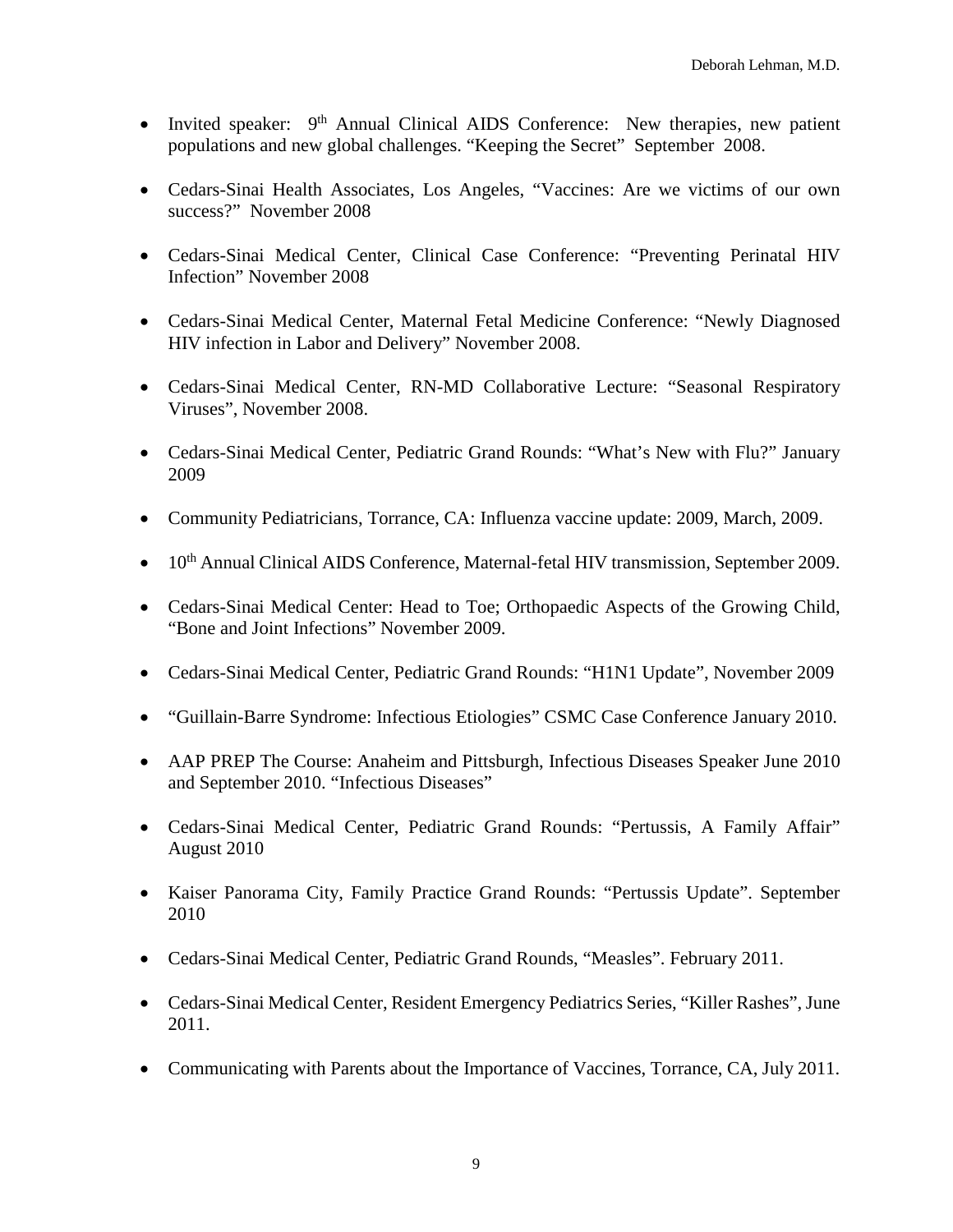- Cedars-Sinai Medical Center, Pediatric Case Conference, "Meningitis and Encephalitis", July 2011.
- Cedars-Sinai Medical Center, ID City Wide Conference, "*Borrelia hermsii"* August 2011.
- St. Joseph's Medical Center, Pediatric Grand Rounds "Communicating with Families about Vaccine" September 2011.
- Cedars-Sinai Medical Center, Orthopedics Head to Toe "Bone and Joint Infections" October 2011.
- Cedars-Sinai Medical Center, Community Benefit Board: "Pediatric Immunizations" October 2011.
- Cedars-Sinai Medical Center, Infectious Diseases Grand Rounds: "Immunizations: Are we victims of our own success?" November 2011.
- Cedars-Sinai Medical Center, Combined ID conference: "Neonatal Varicella" February 2012.
- Cedars-Sinai Medical Center, Invitational CME Conference on Current Challenges in Pediatric Healthcare for Physicians from Mexico. June 7, 2012.
- AAP PREP The Course: Baltimore, San Diego and Orlando, Infectious Diseases Speaker June 2012, September 2012 and March 2013.
- Cedars-Sinai Medical Center, Pediatric Grand Rounds: "Influenza Update 2014" April 2014.
- Children's Hospital of Los Angeles, Aloha Update: Pediatric Infectious Diseases Speaker, October 2014.
- Cedars-Sinai Medical Center, Pediatric Case Conference. Fever in a 15 year old Skier: a case of Relapsing Fever. February 2015.
- Cedars-Sinai Medical Center, Pediatric Grand Rounds: "Vaccine Hesitancy and the Return of Vaccine Preventable Diseases" February 2015.
- Providence St. Joseph's Medical Center, Pediatric Grand Rounds: "Vaccine Hesitancy and the Return of Vaccine Preventable Diseases" June 2015.
- UCLA Board Review Course: "Congenital infections, viral infections and evaluation of the internationally adopted child" September 2015.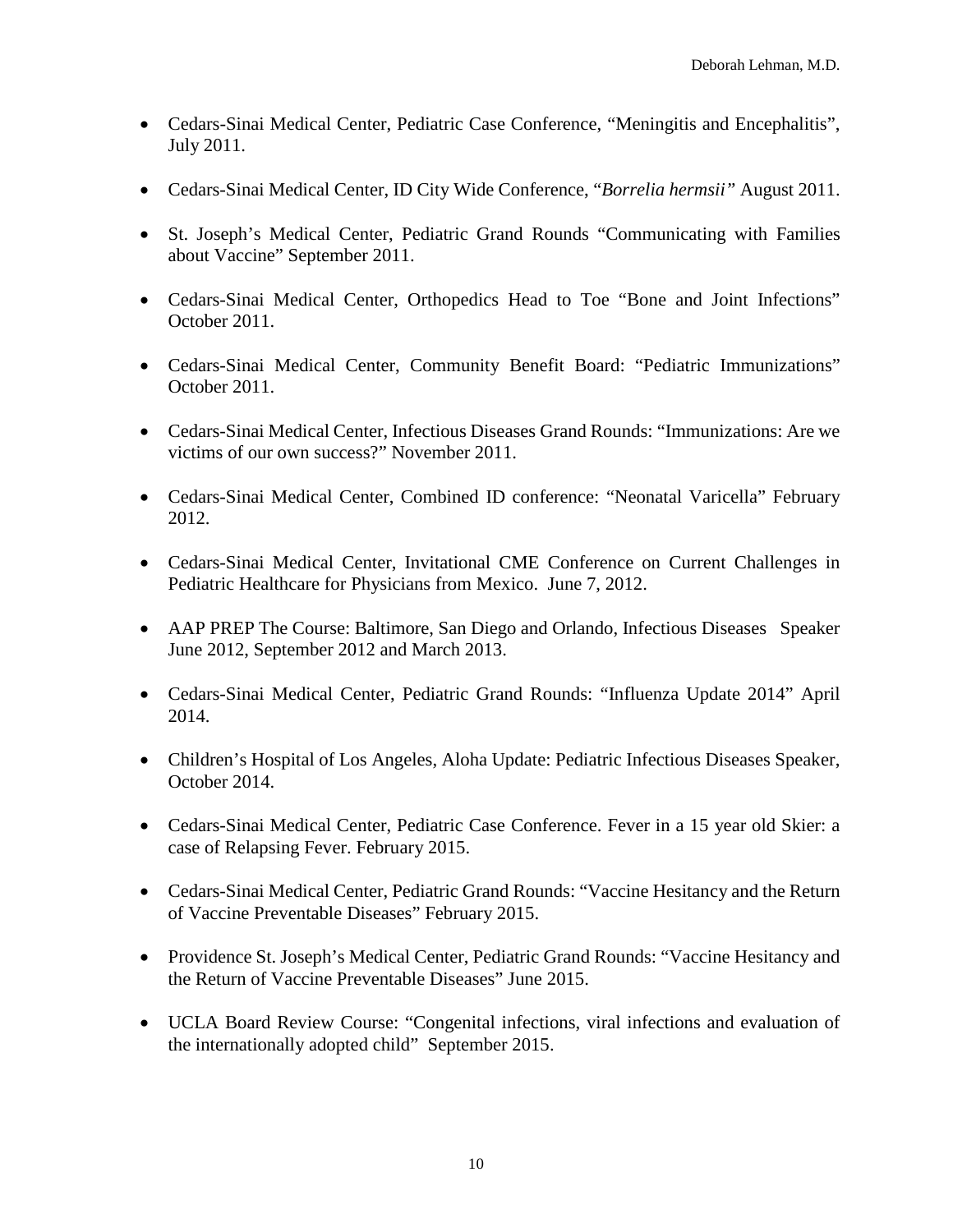- Providence St. John's Annual Post Graduate Assembly Speaker: "Vaccine hesitancy and the re-emergence of vaccine preventable diseases" September 2015.
- Invited speaker, Annual Westside Pediatricians, "Zika and the Mosquito" March 2016
- PriMed West, Congenital Infections: from CMV to ZIKA. Anaheim, CA April 2016.
- UCLA Board Review Course: "Congenital infections, viral infections and evaluation of the internationally adopted child" September 2016
- UCLA Family Medicine Refresher Course: "Congenital Infections", Marina del Rey, March 2017
- AAP PREP the Course. Hot Topics: "Meningococcal B Vaccine" Portland, OR. August 2017.
- UCLA Board Review Course: "Congenital infections, viral infections and evaluation of the internationally adopted child" September 2017

## **Media Interviews:**

Los Angeles Times, October 1999 Better Homes and Gardens, October 2000 Cooking Light, September 2003 Parenting Magazine, January 2004 KTLA News, September 2006 Working Mother Magazine 2006 Fit Pregnancy, January 2008 KTLA News, April 2008 LA Parent, August 2008 LA Baby, August 2008 Wall Street Journal, November 2009 LA Parent, January 2013 CBS Evening News October 2013 Hollywood Reporter, September 2014 CNN, September 2014 KPCC Radio, 2014, 2015 CNN Espanol, January 2015 Reuters, January 2015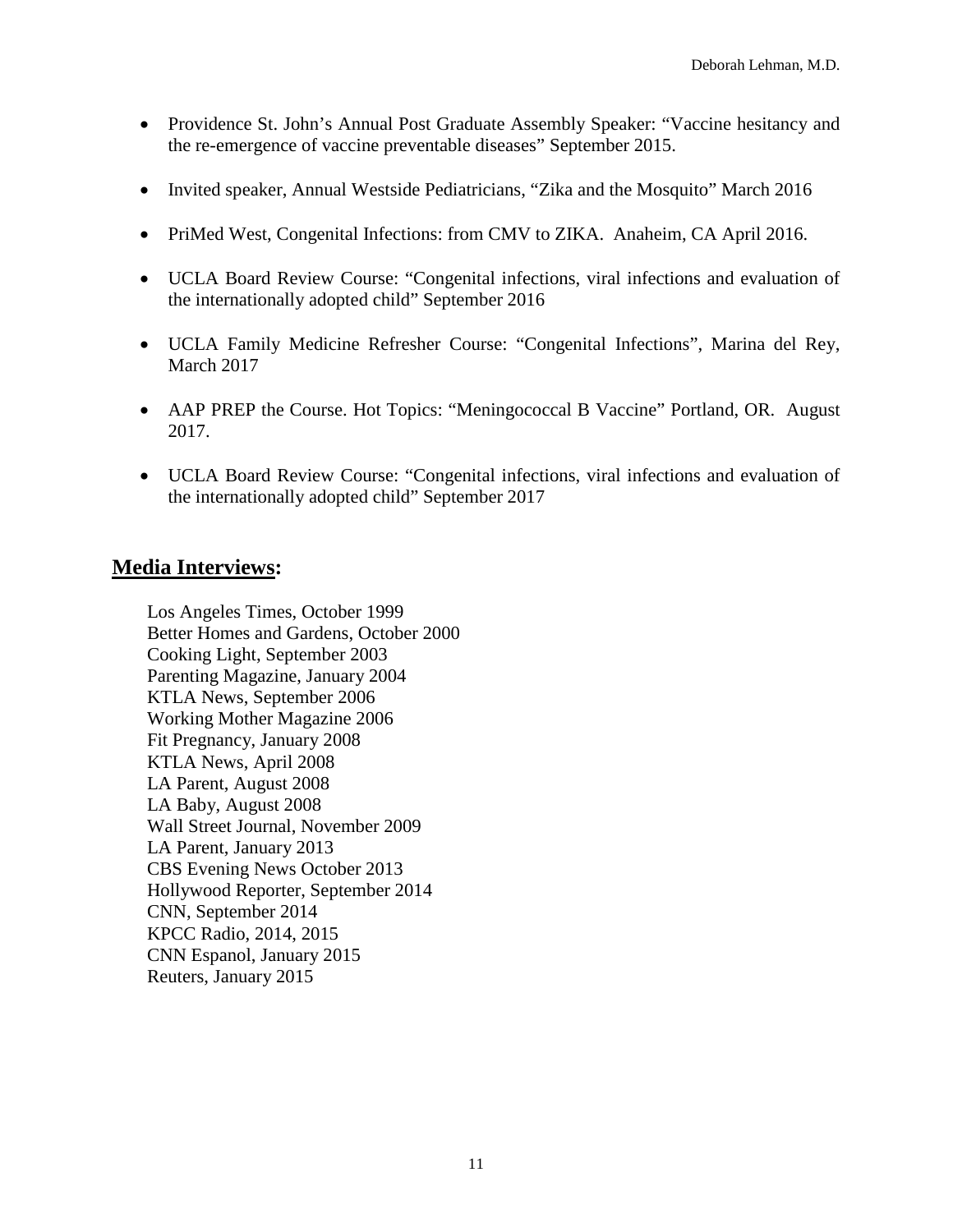## **Publications and Bibliography:**

#### **Research Papers:**

### **RESEARCH PAPERS -PEER-REVIEWED:**

- 1. **Lehman, D**, Schonfeld, N. Falls from heights, not only a problem in the Northeast. Pediatrics. 1993;92:121-124.
- 2. **Lehman, D:** Two twins, one with hydrocephalus, the other with none. Ped Infect Dis J. 1993;12:1037.
- 3. Lau, AS, **Lehman, D**, Geertsma, FR; et al. The biology and therapeutic uses of myeloid hematopoietic growth factors and interferons. Ped Infect Dis J. 1996;15:563-75.
- 4. Lau, AS, **Lehman D** et. al. The role of cytokines in childhood infectious diseases: Recent advances in Basic science and therapeutics. HK J Paediatr 1996;1:105-118.
- 5. **Lehman, D,** Lieberman, JM. Polio vaccines: Time for a change. Contemporary Pediatrics. 1998;15:58-76.
- 6. Puliyanda, DP, Silverman, N, **Lehman, D** et. al. Successful use of oral ganciclovir for the treatment of intrauterine cytomegalovirus infection in a renal allograft recipient. Transpl Infect Dis 2005;7:71-4.
- 7. Schulte, D, **Lehman, D** et al. Congenital Lymphocytic Meningitis Virus : An under diagnosed cause of neonatal hydrocephalus. Ped Infect Dis J. 2006; 25:560-562
- 8. **Lehman D**, Tseng CW, Eells S, et. al. *Staphylococcus aureus* Panton‐Valentine Leukocidin Targets Muscle Tissues in a Child with Myositis and Necrotizing Fasciitis. Clinical Infectious Diseases 2010;50:69-72.
- 9. Drazin D**, Lehman D**, Danielpour M. Successful Surgical Drainage and Aggressive Medical Therapy in a Preterm Neonate with *Bacillus cereus* Meningitis: A Case Report. Pediatr Neurosurg 2010;46:466–471.
- 10. Gidrewicz D. **Lehman D.** Rabizadeh S. Majlessipour F. Dubinsky M. et. al. [Primary](http://ovidsp.tx.ovid.com/sp-3.4.1b/ovidweb.cgi?&S=BADJFPDPMIDDEMJONCBLNCJCPACDAA00&Link+Set=S.sh.15%7c1%7csl_10)  [EBV infection resulting in lymphoproliferative disease in a teenager with Crohn](http://ovidsp.tx.ovid.com/sp-3.4.1b/ovidweb.cgi?&S=BADJFPDPMIDDEMJONCBLNCJCPACDAA00&Link+Set=S.sh.15%7c1%7csl_10)  [disease.](http://ovidsp.tx.ovid.com/sp-3.4.1b/ovidweb.cgi?&S=BADJFPDPMIDDEMJONCBLNCJCPACDAA00&Link+Set=S.sh.15%7c1%7csl_10) *J. of Ped Gastroenterology & Nutrition. 52(1):103-5, 2011*
- 11. Phan H*,* **Lehman D.**Cerebral abscess complicating *Proteus mirabilis* meningitis in a newborn infant. *J Child Neurol*, 2011; 27:405-407.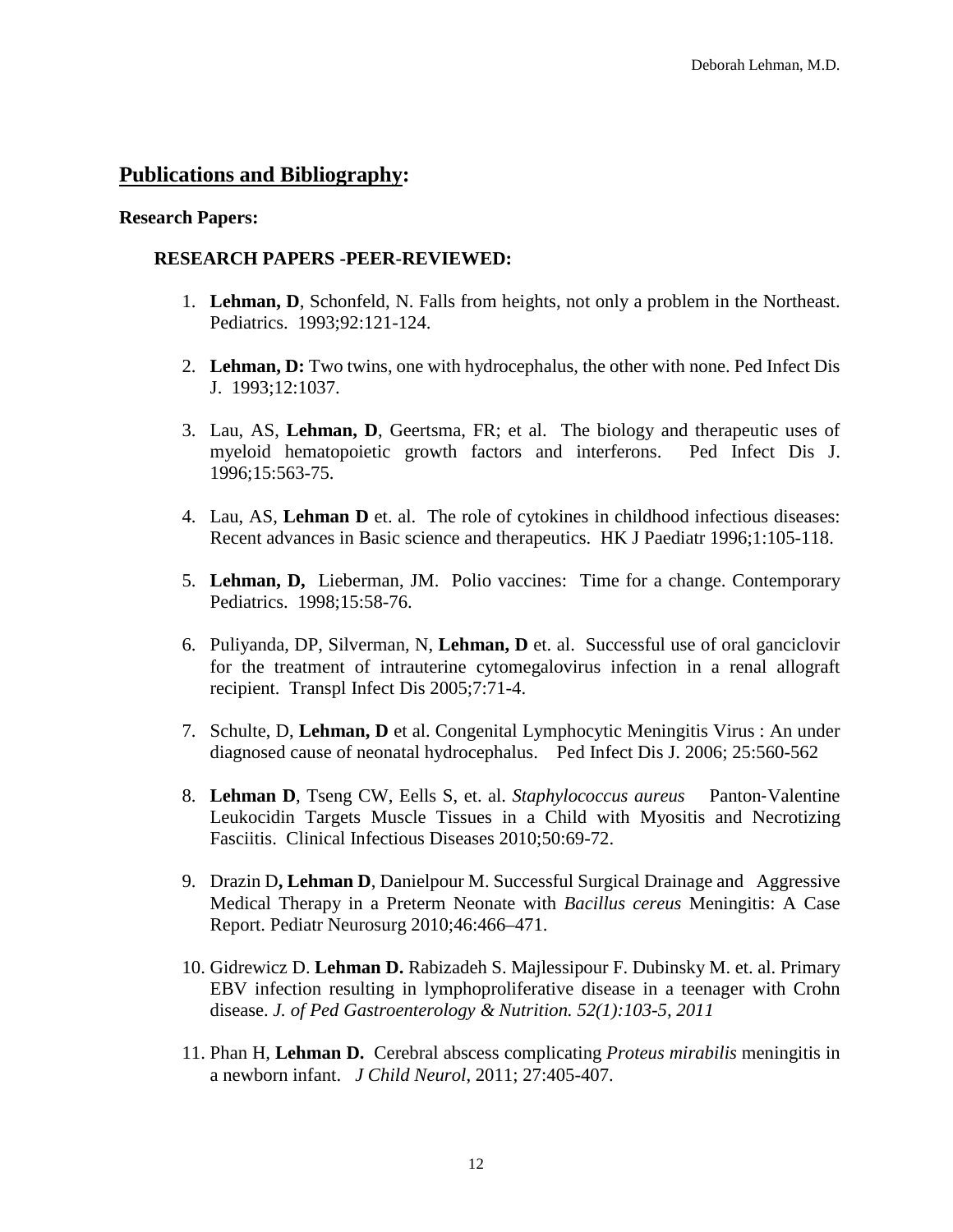- 12. Gholkar N, **Lehman D**. *Borrelia hermsii* (Relapsing Fever). *New Eng J Med. Images in Clinical Medicine* January 17, 2013.
- 13. Murray EL, Nieves, D, Bradley, J, Gargas, J, Mason, WH, **Lehman D**, Harriman, K, Cherry JD. Characteristics of Severe *Bordetella pertussis* Infection Among Infants ≤90 Days of Age Admitted to Pediatric Intensive Care Units-Southern California, September 2009–June 2011 *J Ped Infect Dis* 2013; 2: 1-6
- 14. Nieves D, Bradley JS, Gargas J, Mason WH, **Lehman, D** et.al. Exchange Blood Transfusion in the Management of Severe Pertussis in Young Infants. Ped Infect Dis J. 2013. DOI: 10.1097/INF.0b013e31828c3bb3
- 15. Mongkolrattanothai K, Nadipuram S, Krakowski, Stone M, Krogstad, **Lehman D.** Leishmaniasis gone viral: Social media and an outbreak of cutaneous leishmaniasis. Pediatr Dermatol, 2016. 33: e276–e277. doi:10.1111/pde.12910
- 16. Coleman A, **Lehman D.** A flipped classroom and case-based curriculum to prepare medical students for vaccine-related conversations with parents. *MedEdPORTAL Publications*. 2017;13:10582. [https://doi.org/10.15766/mep\\_2374-8265.10582](https://na01.safelinks.protection.outlook.com/?url=https%3A%2F%2Fdoi.org%2F10.15766%2Fmep_2374-8265.10582&data=01%7C01%7Cdlehman%40mednet.ucla.edu%7C78df6067b06e45fcd28108d49ca1c485%7C39c3716b64714fd5ac04a7dbaa32782b%7C0&sdata=Dwny1hSfHVhRwOsqbmVPAgWEO2VbUJrZsddWiYrUlYU%3D&reserved=0)
- 17. Cherry JD, Wendorf K, Bregman B, Federman M, Lopez M, **Lehman, D,** et. al. AN observational study of the management of severe pertussis in infants < 120 days of age. Journal of Pediatric Infectious Disease Society. 2017. doi: 10.1097/INF.0000000000001710

### **RESEARCH PAPERS -PEER-REVIEWED (SUBMITTED)**

### **Chapters:**

- 1. **Lehman, D**: Section on Infectious Diseases. In: Rudolph, AM; Kamei, RK, eds. Rudolph's Fundamentals of Pediatrics, second edition, East Norwalk, CT: Appleton & Lange, 1998.
- 2. **Lehman, D**: Aspergillus. In: Rudolph, AM; Hoffman, J, Eds. Pediatrics. , 21st edition, East Norwalk, CT: Appleton & Lange, 2002.
- 3. **Lehman, D**: Cryptococcosis.In: Rudolph, AM; Hoffman, J, Eds. Pediatrics. , 21st edition, East Norwalk, CT: Appleton & Lange, 2002.
- 4. **Lehman, D** and Miller, LT. Pediatric Infections. Pediatrics-Board Review Series, Lippincott Williams and Wilkins, 2005.
- 5. **Lehman, D**: Aspergillus. In: Rudolph, AM; Hoffman, J, Eds. Pediatrics. , 22nd edition, East Norwalk, CT: Appleton & Lange, 2008.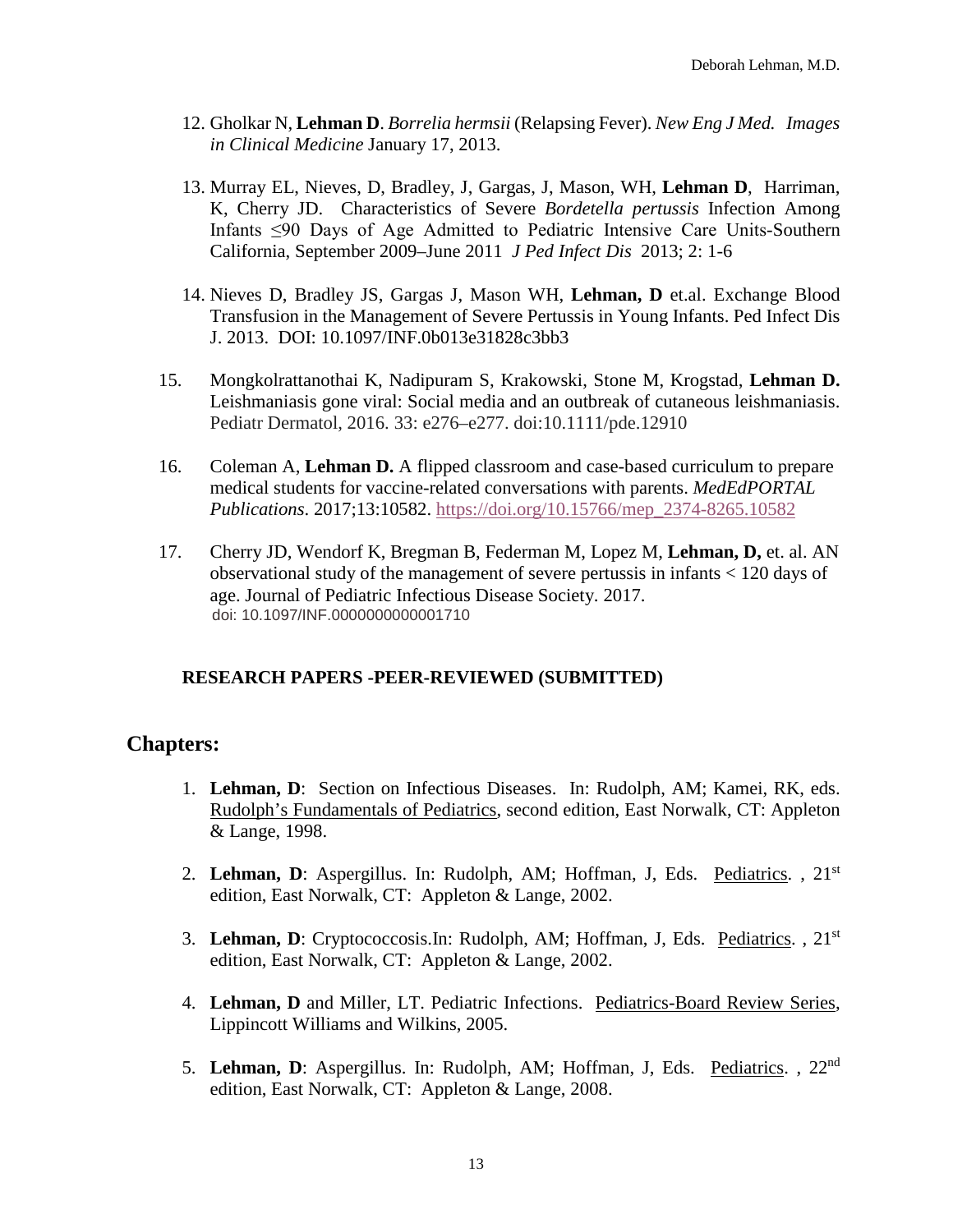- 6. **Lehman, D**: Cryptococcosis. In: Rudolph, AM; Hoffman, J, Eds. Pediatrics. , 22nd edition, East Norwalk, CT: Appleton & Lange, 2008.
- 7. **Lehman, D,** Schulte, D. Passive Immunization. In Feigin R, Cherry J Demmler G, Kaplan S. Eds. Textbook of Pediatric Infectious Diseases. 7<sup>th</sup> edition, Saunders 2013.
- 8. **Lehman, D:** *Pasteurella multocida*. In Feigin R, Cherry J Demmler G, Kaplan S. Eds. Textbook of Pediatric Infectious Diseases.  $8<sup>th</sup>$  edition, Saunders 2017 (in press)
- 9. **Lehman, D:** *Vibrio parahaemolyticus*. In Feigin R, Cherry J Demmler G, Kaplan S. Eds. Textbook of Pediatric Infectious Diseases. 8<sup>th</sup> edition, Saunders 2017 (in press)
- 10. Tovar, J, **Lehman, D**: Aspergillus. In: Rudolph, AM; Hoffman, J, Eds. Pediatrics. ,  $22<sup>nd</sup>$  edition, East Norwalk, CT: Appleton & Lange, 2017.
- 11. Tovar, J, **Lehman, D**: Cryptococcosis. In: Rudolph, AM; Hoffman, J, Eds. Pediatrics,  $22<sup>nd</sup>$  edition, East Norwalk, CT: Appleton & Lange, 2017.
- 12. **Lehman, D** and Miller, LT. Pediatric Infections. Pediatrics-Board Review Series, Lippincott Williams and Wilkins, 2018 (in press).

## **Letters to the Editor:**

Silverman N, Puliyanda D, **Lehman D.** Passive Immunization against Cytomegalovirus During Pregnancy. New Eng J Med 353;26 December 29, 2005.

### **Reviews:** None

### **Editorials:** None

### **Abstracts:**

- 1. **Lehman, D**; Garratty, E; Plager-Marshall, S; et al. Autologous neutralizing antibody in asymptomatic women with HIV. Abstract and oral presentation, Society for Pediatric Research, Baltimore, MD. 1992.
- 2. Moser, FG; Chung, G; Pressman, BP; **Lehman, D;** Zakawski, P; Murthy, AR. Cluster of Transverse Myelitis-Pathophysiology and Imagings Findings. ASNR 38th annual meeting, 2000.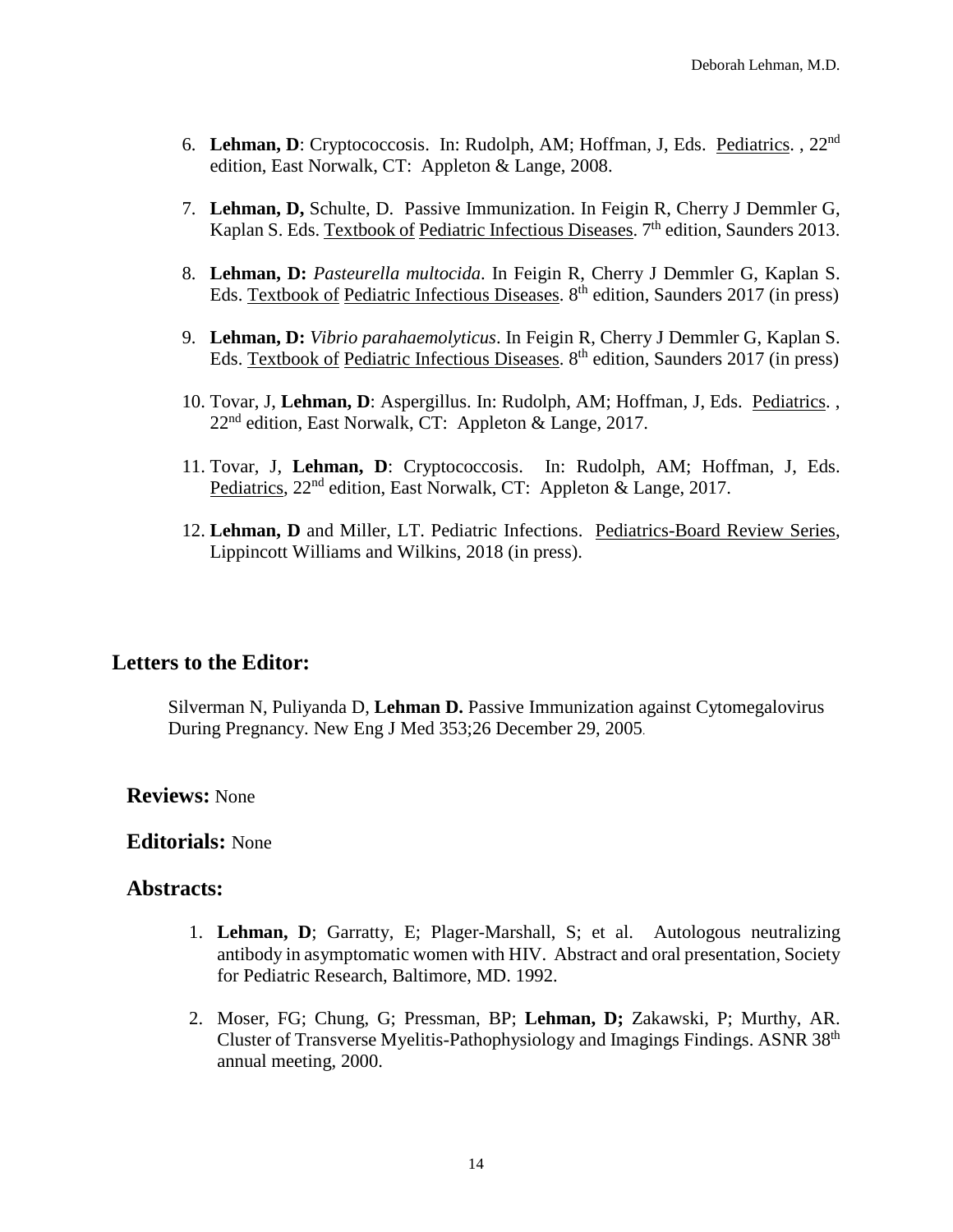- 3. **Lehman, D**; Toyoda, M; Jordan, S; Silverman, NS. Prenatal Diagnosis of Congenital Cytomegalovirus Infection: Quantitative CMV PCR in Amniotic Fluid. Poster Presentation, 39<sup>th</sup> Annual IDSA, San Francisco, CA 2001.
- 4. **Lehman, D**, Murthy, R. Blood Culture Kits Reduce Blood Culture Contamination Rates. 15th Annual SHEA Meeting. Los Angeles, CA 2005.
- 5. Tremoulet, A, **Lehman, D.** A Nationwide survey of the evaluation and management of suspected neonatal herpes: Can a consensus be reached? Poster presentation Annual AAP meeting, Washington D.C. October 2005
- 6. **Lehman D,** Denny R RN, Morgan M, et. al. Investigation and control of a *Pseudomonas aeruginosa* Outbreak in a Neonatal Intensive Care Unit: Were sinks a source?Poster Presentation at the 2009 annual SHEA meeting, San Diego, California, March 2009.
- 7. Miller LT, Perkins KL, **Lehman D,** Rampal A, Wilkerson L, "Utilizing a Clerkship Wide Orientation Program for a Multi-Site Clerkship to Improve Student Perception of Clerkship Preparedness and Student Performance on CPX Testing." Poster Presentation at the 2009 annual meetings of the Council on Medical Student Education in Pediatrics (COMSEP), Baltimore, Maryland, May 1, 2009.
- 8. Murthy R, Dasu S, **Lehman D**, et. al. "Planning for a Pandemic: One Hospital's Approach" Poster Presentation at the 2010 Fifth Decennial International Conference on Healthcare-Associated Infection. Atlanta, March 2010.
- 9. Miller, LT, Escovedo C, **Lehman, D,** Wilkerson, L. An innovative teaching exercise: A student-created study guide to supplement CLIPP case education during the pediatric clerkship. Poster Presentation at the 2013 annual meetings of the Council on Medical Student Education in Pediatrics (COMSEP), Nashville, TN, April, 2013.
- 10. Silverman, N, **Lehman D**, Adenjii B, et. al. Prenatal Treatment of Fetal CMV Infection via Maternally-Administered Valganciclovir. Oral presentation: CMV Public Health & Policy Conference 2014.
- 11. Smith L, Escovedo C, **Lehman D**, et. al. The Practice Effect of Student-Developed Questions on Case-Based Final Exam in a Pediatrics Clerkship. Poster Presentation at the 2015 annual meetings of the Council on Medical Student Education in Pediatrics (COMSEP), New Orleans, March 2015.
- 12. Phillipe C, **Lehman, D**, et. al. Poster Presentation at the 2015 annual meetings of the Council on Medical Student Education in Pediatrics (COMSEP), New Orleans, March 2015.